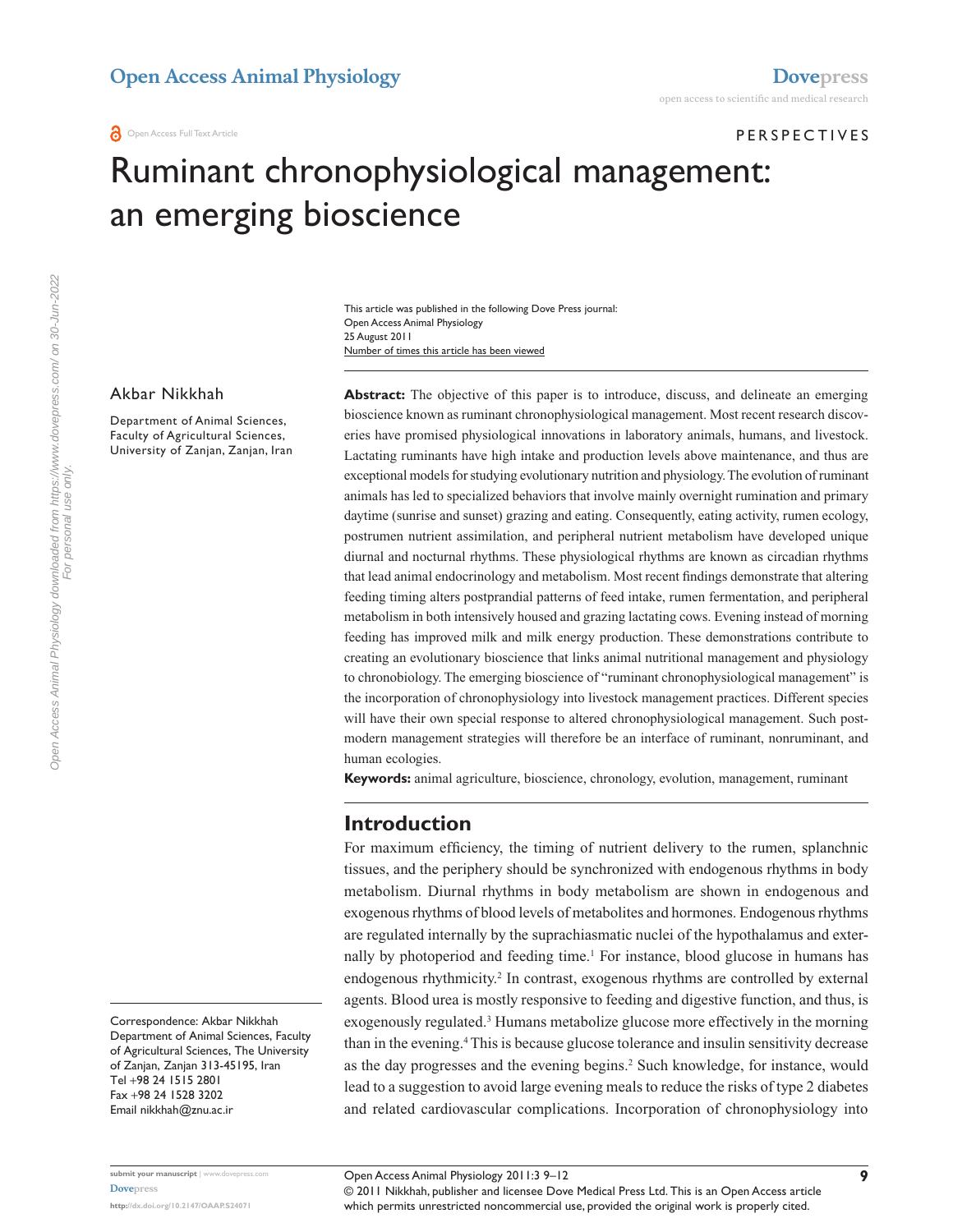livestock management may lead to the development of recommendations that could improve animal production, health, and economics. The primary objective of this perspective review is to offer insight and discuss the most recent research evidence on how timing of feeding/eating alters postprandial animal physiology. In so doing, the emerging bioscience of "animal chronophysiological management" is introduced and delineated.

### **Research findings**

The lactating cow is an exceptional mammal with uniquely high levels of feed intake and milk production (eg,  $> 50-60$  kg milk/day, as high as  $6 \times$  maintenance). Any chronobiological mediation of the rumen and intermediary metabolism will have an enormous impact on milk secretion and tissue deposition. It is important to determine if and to what extent feeding time can alter such diurnal patterns in the rumen and ruminant metabolism. Such knowledge will indicate the time of day when nutrients can be assimilated more efficiently for both productivity and body energy expenditure. Evening rather than morning feeding can improve the performance of beef cattle.<sup>5–8</sup> Ruminants have evolved to ruminate mostly overnight, when the rumen develops a greater fermentation capacity and volume, compared with daytime.<sup>9</sup> Feeding ruminants in the evening could thus significantly alter postfeeding fermentation patterns. A lack of knowledge has existed as to whether changing the feeding time, especially in animals fed once daily, can alter postfeeding patterns of feed intake. As such, it was unknown if feeding time can alter postfeeding patterns in rumen fermentation and peripheral blood metabolites and hormones in lactating cows. New insights into the postfeeding

patterns of ingestion, digestion, and metabolism will help to elucidate the mechanisms whereby feeding time mediates productive responses in ruminants. In humans and rats, for example, regulation of glucose metabolism and insulin sensitivity has been shown to depend heavily on time of day.<sup>2,4</sup>

Nikkhah et al<sup>9,10</sup> demonstrated that feed delivery at 2100 hours instead of 0900 hours in tie-stall-housed lactating cows under no heat stress increased feed intake within 3 hours after feeding by about 2.4 kg of dry matter (Figure 1). The increased feed intake shortly postfeeding was associated with comparable dry matter intake in one study,<sup>10</sup> whereas in another study it increased dry matter intake in primiparous and not in multiparous cows.11 Feeding at 2100 hours increased rumen volatile fatty acids concentrations at 4–6 hours postfeeding without compromising rumen function, and increased rumen ammonia at 2 hours postfeeding, compared with feeding at 0900 hours (Figure 2). Urinary excretion of purine derivatives (allantoin and uric acid) was not significantly affected by feeding time, suggesting that microbial protein synthesis was similar for evening-fed and morning-fed cows.12 Peripheral blood betahydroxybutyrate and L-lactate at 2 and 4 hours postfeeding were higher in cows fed at 2100 hours than in cows fed at 0900 hours (Figure 3).<sup>11,13</sup> Peripheral blood L-lactate across sampling times was higher in cows fed at 2100 hours versus 0900 hours.10 Blood beta-hydroxybutyrate across sampling times was similar between treatments. Blood urea rose at 2 hours postfeeding in both 2100 hour-fed and 0900 hour-fed cows.<sup>10</sup> In another lactating cow study,<sup>11</sup> the postfeeding rise in blood urea occurred in the 0900 hour-fed cows but not in the 2100 hour-fed cows. Postprandial peripheral glucose



Figure I Postfeeding patterns of feed intake in cows fed at either 0900 hours or 2100 hours. **Note:** Within each 3-hour period, bars with different superscripts differ at  $P < 0.05$ .<sup>9,11</sup> **Abbreviation:** TMR, total mixed ration.

**10**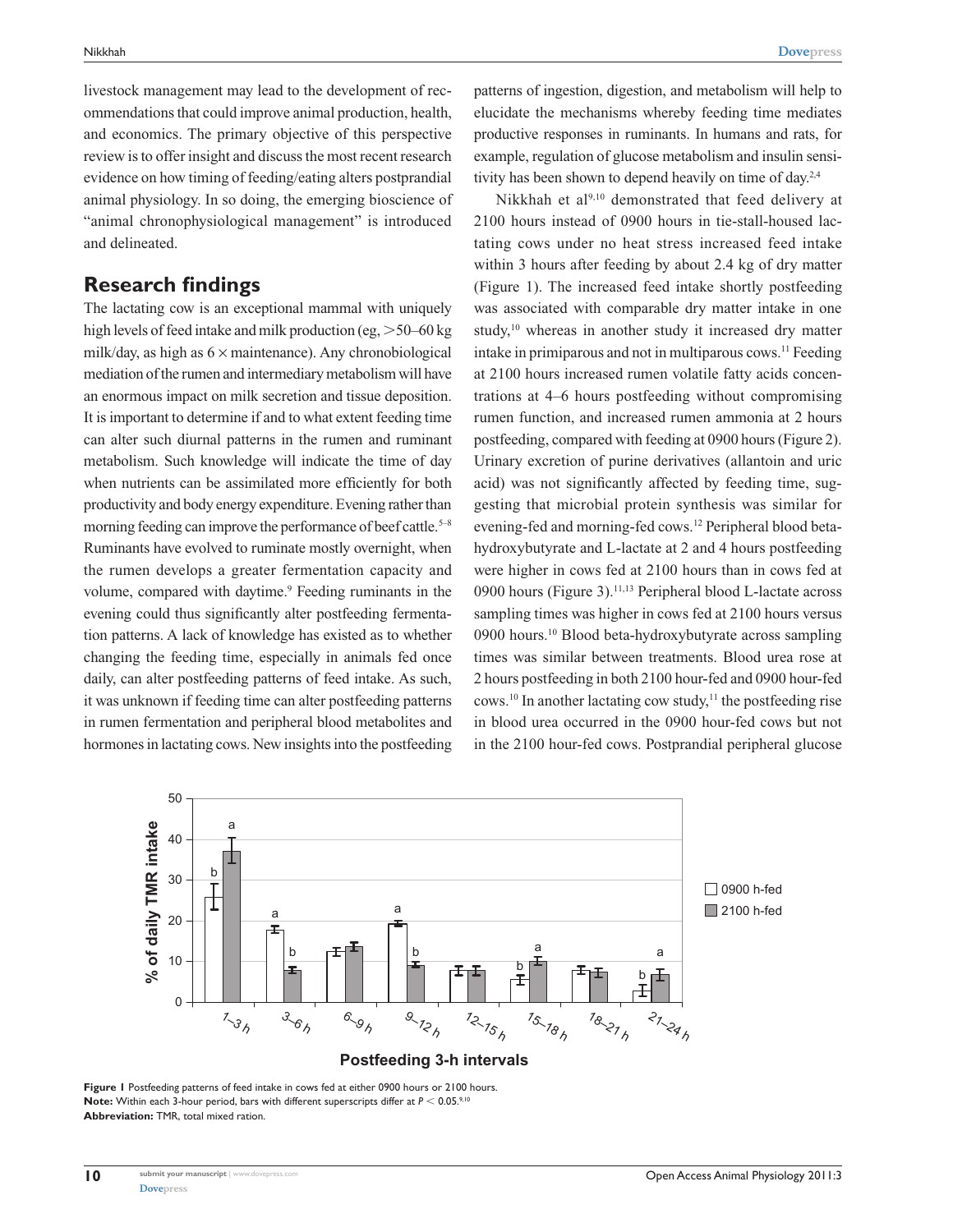

**Figure 2** Postfeeding patterns of rumen total volatile fatty acids (VFA) concentrations in cows fed either at 0900 hours or at 2100 hours. **Note:** Within each hour, \* $P$  < 0.05.<sup>12</sup> **Abbreviation:** VFA, volatile fatty acids.

and insulin rhythms also showed significant responses to altered timing of feeding.<sup>11,14</sup> These data establish a chronological nature for ruminant physiology and metabolism that is regulated by timing of feeding and eating. The altered postprandial rhythms of rumen fermentation and peripheral blood metabolites are closely linked to altered feed intake patterns in evening-fed cows. Fundamentally, altering time of feeding alters eating rate and the amount of food consumed shortly postfeeding. It is suggested that animal psychology is also involved. Some cows may anticipate feeding times better than others. Anticipating feed delivery may lead cows to crave for fresh feed and thus increase their eating rate for a certain period after feed delivery.<sup>9-11</sup> Cows may have more accurately anticipated evening feed delivery compared with morning feed delivery.

Feeding at 2100 hours instead of 0900 hours intensified rumen fermentation within 4–6 hours postfeeding, increased



**Figure 3** Postprandial patterns of plasma β-hydroxybutyrate (BHBA) in cows fed either at 0900 hours or 2100 hours. **Note:** For 2-h and 4-h postfeeding, treatments differ at  $P < 0.05$ .<sup>13</sup>

rumen volume, but did not change rumen fluid outflow rate or rumen fluid and solid retention times.<sup>9,11,15</sup> Dry matter intake and rumen solid outflow rate was higher in 2100 hour-fed than in 0900 hour-fed primiparous cows.<sup>9</sup> The increased eating rate within 3 hours of feeding in all cows and the increased daily dry matter intake and rumen solids outflow rate in primiparous cows by evening feeding is consistent with increased rumen fermentation, enlarged rumen volume, and unchanged rumen content retention time. Feeding at 2100 versus 0900 hours improved dry matter, nitrogen, neutral detergent fiber, and acid detergent fiber total tract digestibility. The majority of fiber digestion occurs in the rumen. Thus, the improved total tract nutrient and fiber digestibility was most likely and mostly due to increased ruminal fiber digestion. This agrees with the increased rumen fermentation of the evening-fed cows. Feeding at 2100 hours did not affect total proportions of short, medium, or long chain fatty acids in milk.12 This suggested that daily yield of fatty acids with implications for human health (eg, monounsaturated fatty acids and cis-9, trans-11 conjugated linoleic acid) was enhanced by evening feeding, since milk fat yield was increased by evening versus morning feeding (1.22 versus 1.05 kg/day; 1.06 versus 0.9 kg/day).<sup>10,11</sup> The main reasons for the increased milk fat and energy output included the increased total tract nutrient digestibility and peripheral availability of milk precursors (beta-hydroxybutyrate, L-lactate, and probably acetate).<sup>10,11,13,14</sup> Consequently, fecal and urinary nitrogen losses were reduced in favor of body nitrogen retention by feeding at 2100 hours.<sup>12</sup>

Feeding at 2100 hours instead of 0900 hours altered diurnal patterns of feed intake.<sup>9</sup> In so doing, feeding at 2100 hours increased peripheral availability of milk precursors, including rumen volatile fatty acids and blood metabolites. The altered postfeeding patterns of rumen and blood metabolites included a marked increase in rumen concentrations of volatile fatty acids at 4–6 hours postfeeding and that of blood metabolites at 2–4 hours postfeeding. These are linked to increased eating rate shortly postfeeding in evening-fed versus morning-fed cows.10,11,14 Increased nocturnal rumen fermentation has been shown in grazing lactating cows as well.<sup>16</sup> As a result of improved nutrient digestibility and peripheral nutrient availability, milk fat yield was increased by feeding at 2100 hours (1.22 versus 1.05 kg/day, and 1.06 versus 0.9 kg/day).<sup>10,11</sup> In addition, nitrogen retention was enhanced. Reduced nitrogen excretion via feces and urine by evening instead of morning feeding involves environmental implications. Altogether, feeding time provides a suitable model to study the evolutionary basis of feed intake